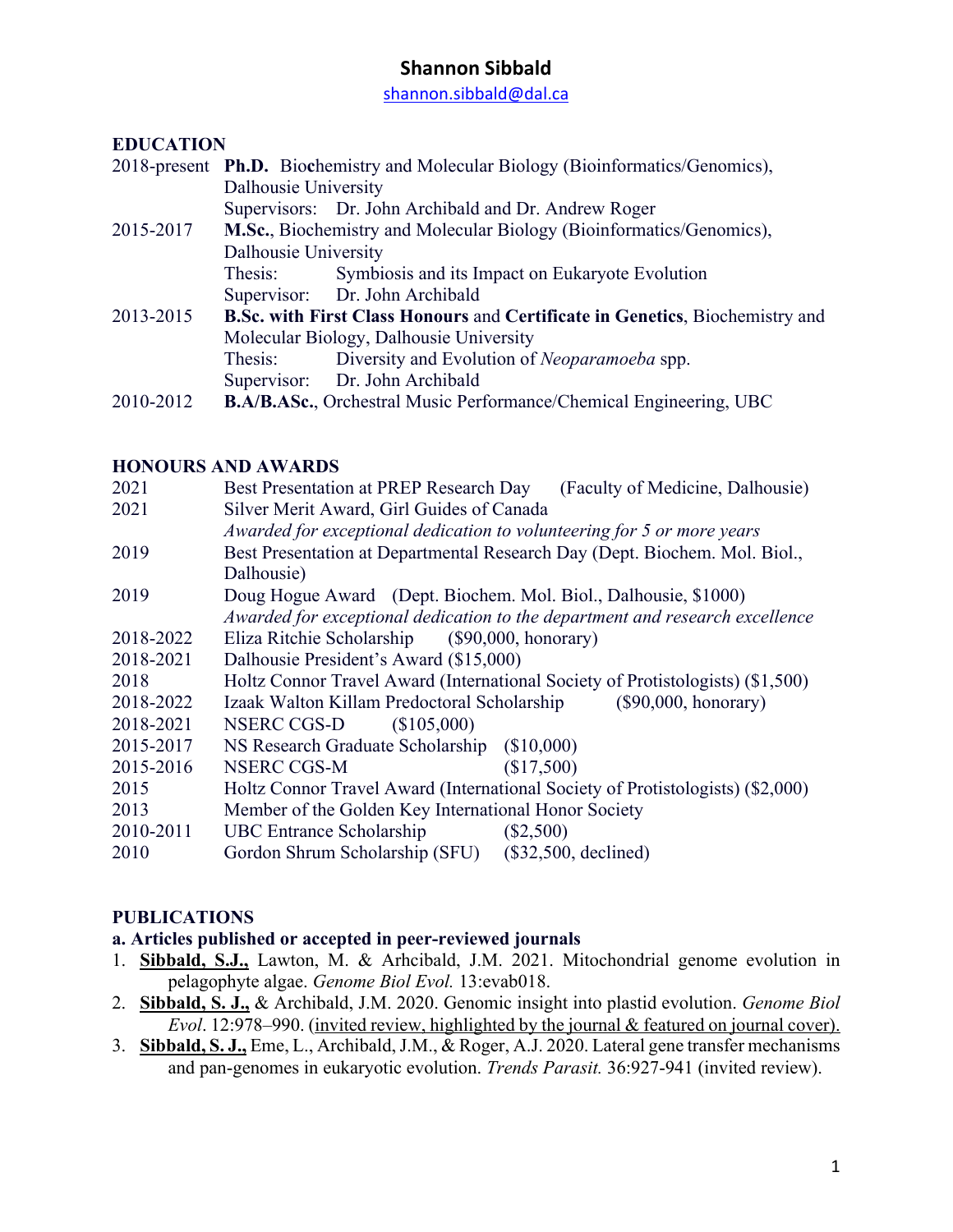shannon.sibbald@dal.ca

- 4. **Sibbald, S. J.,** Hopkins, J. F., Filloramo, G., and Archibald, J. M. 2019. Ubiquitin fusion proteins in algae: implications for cell biology and the spread of photosynthesis. *BMC Genomics*. 20(1):38-51.
- 5. **Sibbald, S. J.,** Cenci, U., Curtis, B. A., Kamikawa, R., Eme, L., Moog, D., … & Archibald, J. M. 2018. Nuclear genome sequence of the plastid-lacking cryptomonad Goniomonas avonlea provides insights into the evolution of secondary plastids. *BMC Biol*. 16(1):137- 160. (highlighted by the journal).
- 6. Tanifuji, G., Cenci, U., Moog, D., Dean, S., Nakayama, T., David, V., Fiala, I., Curtis, B. A., **Sibbald, S. J.**, ... & Archibald, J. M. 2017. Genome sequencing reveals metabolic and cellular interdependence in an amoeba-kinetoplastid symbiosis. *Scientific Rep*. 7:1-13.
- 7. **Sibbald, S. J.**, Cenci, U., Colp, M., Eglit, Y., O'Kelly, C.J., & Archibald, J. M. 2017. Diversity and evolution of *Paramoeba* sp. and their kinetoplastid endosymbionts. *J. Euk. Microbiol*. 4: 598-607. (article featured on journal cover)

# **b. Non-peer-reviewed contributions**

- 1. **Sibbald, S. J.,** Lawton, M., Roger, A.J., & Archibald, J.M. 2021 Insight into pelagophytes: novel algal genomes and strain level genome variation in the harmful algal bloom causing species *Aureococcus anophagefferens*. Society for Molecular Biology and Evolution. (poster presentation).
- 2. **Sibbald, S. J.,** Lawton, M., Roger, A.J., & Archibald, J.M. 2021 Insight into pelagophytes: novel algal genomes and strain level genome variation in the harmful algal bloom causing species *Aureococcus anophagefferens*. International Phycological Society Congress, Chile. (oral presentation).
- 3. **Sibbald, S. J.**, Adams, M., Roger, A.J., & Archibald, J.M. 2019. Oxford Nanopore sequencing and eukaryotic pangenomes – strain level genome variation in the harmful algal bloom causing species *Aureococcus anophagefferens.* Society for Molecular Biology and Evolution., Manchester, UK. (oral presentation)
- 4. **Sibbald, S. J.**, Cenci, U., Eme, L., Kim, E., & Archibald, J.M. 2018. A genomic investigation of the plastid-lacking cryptomonad *Goniomonas avonlea*: insights into the evolution of complex plastids and Cryptista. International Society of Protistologists/International Phycological Society of America, Vancouver, BC. (oral presentation)
- 5. **Sibbald, S. J.** 2017. Symbiosis and its impact on eukaryote evolution. Dalhousie Graduate Theses Database. (MSc thesis)
- *6.* **Sibbald, S. J.** & Archibald J. M. 2017. More protist genomes needed. *Nature Ecol. Evol.* 1:145-148.
- 7. **Sibbald, S. J.**, Cenci, U., Eme, L., Kim, E., & Archibald, J.M. 2017. Pinpointing the acquisition of complex red algal plastids in cryptophyta. International Phycological Society Congress, Szczecin, Poland. (invited symposium speaker)
- 8. **Sibbald, S. J.**, Cenci, U., O'Kelly, C., & Archibald, J.M. 2016. Diversity and evolution of *Neoparamoeba* species and their kinetoplastid endosymbionts. Canadian Institute for Advanced Research (CIFAR) Integrated Microbial Biodiversity Conference, Toronto, Canada. (poster)
- 9. **Sibbald, S. J.**, Cenci, U., O'Kelly, C., & Archibald, J.M. 2015. Diversity and evolution of *Neoparamoeba* species and their kinetoplastid endosymbionts. International Society of Protistologists/VII European Congress of Protistology, Seville, Spain. (poster)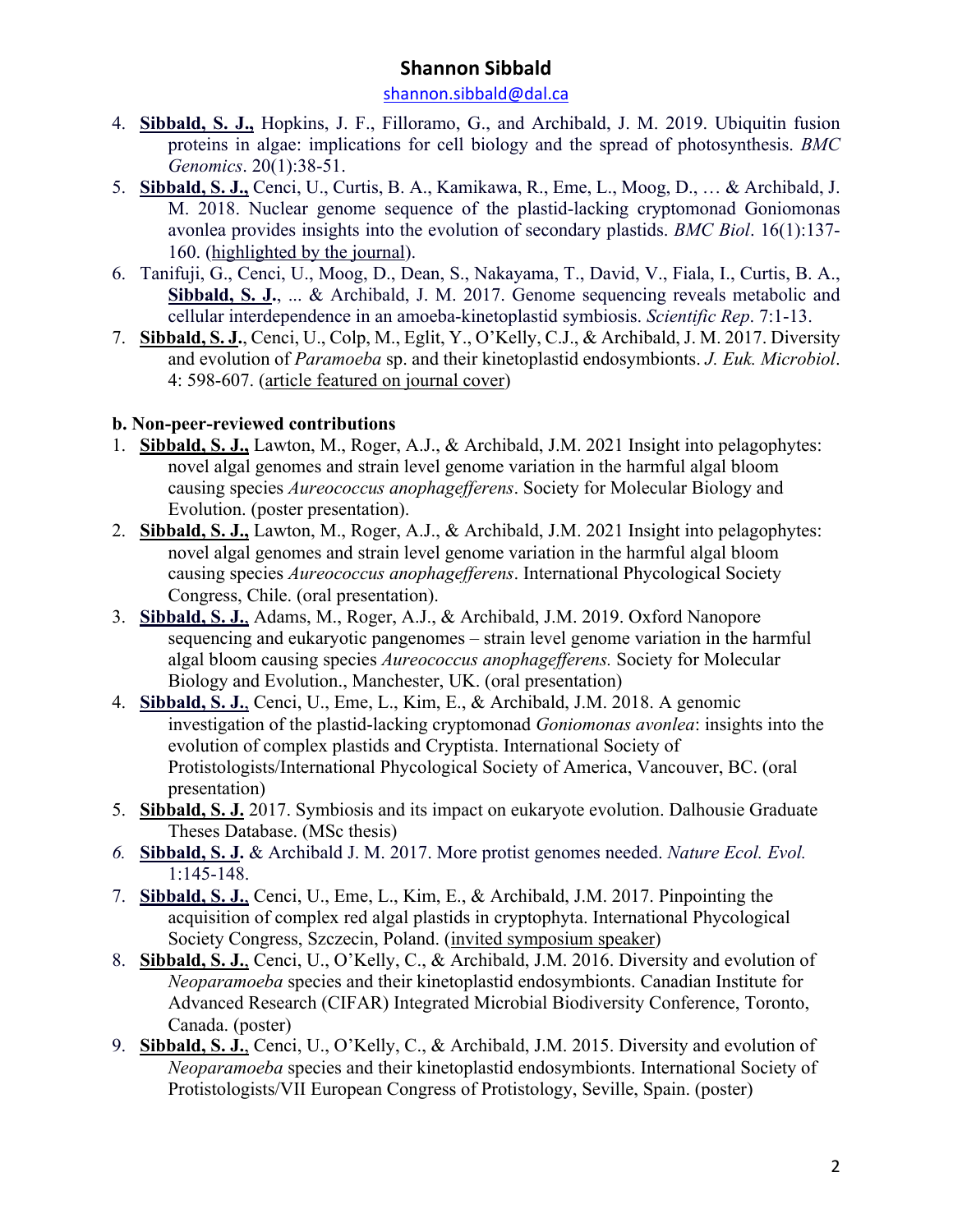#### shannon.sibbald@dal.ca

10. **Sibbald, S. J.**, Cenci, U., Eglit, Y., O'Kelly, C.J. & Archibald, J. M. 2014. Diversity and evolution of *Paramoeba* species and their kinetoplastid endosymbionts. International Society for Evolutionary Protistology, Banff, Canada. (poster)

## **c. Works submitted/in progress**

1. Moog, D., David, V., Kelly, S., **Sibbald, S. J.** & Archibald, J. M. Comparative genomics of *Perkinsela* sp. endosymbionts of parasitic amoebae. In prep.

## **CONFERENCES**

- 2021 Society for Molecular Biology and Evolution, virtual **(Poster presentation)**
- 2021 International Phycological Society Congress, virtual **(Oral presentation)**
- 2019 Society for Molecular Biology and Evolution, Manchester, UK **(Oral presentation)**
- 2018 International Society of Protistologists/Phycological Society of America, Vancouver, BC **(Oral presentation)**
- 2017 International Phycological Society Congress, Poland **(Invited symposium speaker**)
- 2016 Canadian Institute for Advanced Research (CIFAR) Integrated Microbial Biodiversity Conference, Toronto, Canada **(Poster presentation)**
- 2015 International Society of Protistologists/VII European Congress of Protistology, Seville, Spain **(Poster presentation)**
- 2014 International Society for Evolutionary Protistology, Banff, Canada **(Poster presentation)**

# **MANUSCRIPT REVIEWER**

- 2021 Genome Biology and Evolution
- 2021 European Journal of Phycology
- 2021 Molecular Biology and Evolution
- 2020 Trends in Genetics
- 2019 BMC Genomics

## **EXPERIENCE (RESEARCH, TEACHING, COMMUNITY INVOLVEMENT) Research:**

## 2018-present **Graduate Student (Ph.D.)**, Dalhousie University

I am investigating fine-scale genomic variation within the harmful-bloom causing algae (*Aureococcus*) by producing high-quality genomes and transcriptomes in order to investigate genomic data using various bioinformatic tools for comparative genomics and phylogenetics.

## 2017 **Research Assistant**, Dalhousie University

- Performed bioinformatic analyses surveying the forms of ubiquitin in various protists and their evolutionary relationships/significance.
- 2015-2017 **Graduate Student (M.Sc.)**, Dalhousie University
	- Used comparative genomics and phylogenetics to search the genome of a heterotrophic protist for past photosynthetic ancestry.
	- Used phylogenomics to investigate the evolutionary relationships of singlecelled eukaryotes as a whole
	- Used comparative genomics to investigate variation in strains of *Paramoeba* and co-evolution relationships between hosts and endosymbionts
- 2013-2015 **Undergraduate Researcher**, Dalhousie University